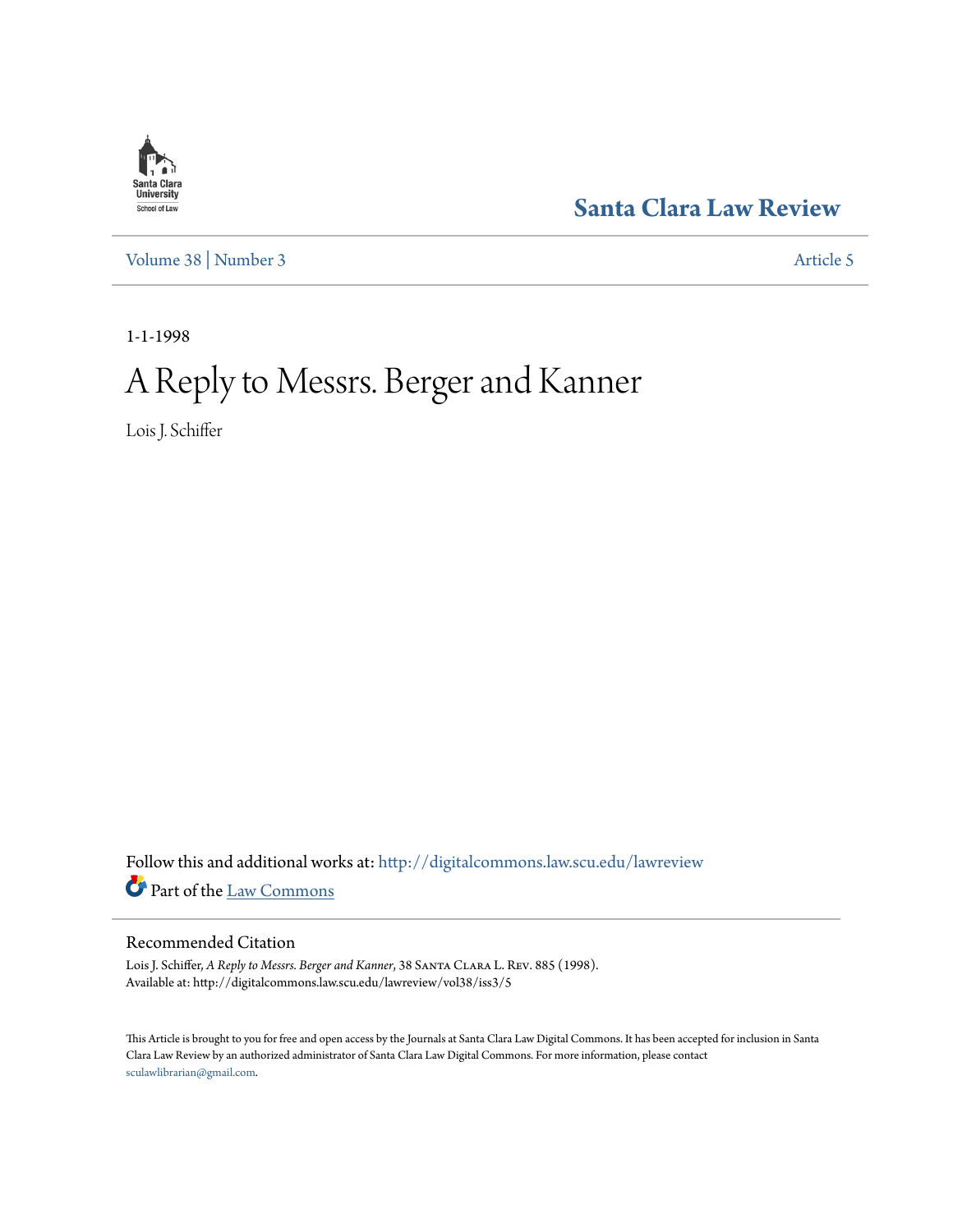## **A REPLY TO MESSRS. BERGER AND KANNER**

## **Lois J. Schiffer\***

Upon review of a draft of the response **by** Messrs. Berger and Kanner' to my essay, *Taking Stock of the Takings Debate,2* I have concluded that any reply should appear in the same issue as the response. Often the best antidote for error is immediate correction. In order to ensure publication in the same issue as the response, a rapid reply was required. Thus, I am limited to preliminary reactions based on a first reading of a draft. Fortunately, a brief reply is all that is warranted.

In June 1997, I delivered a thirty-minute luncheon address at a conference sponsored by the American Association of Law Schools. Shortly after I finished my remarks, a friend of mine, who teaches at Santa Clara Law School, asked if I would consent to having my remarks published. I was delighted and agreed immediately. I was not asked to provide a more comprehensive analysis, nor did I have the time to do **so. 3**

**My** address and essay described the **U.S.** Department of Justice's takings docket, as well as efforts **by** the Clinton Administration to provide regulatory relief to property owners. I also summarized the Administration's opposition to takings compensation legislation introduced in the 104th Congress. **My** purpose was to stimulate further discussion. I certainly have done that.

I am curious, however, why the co-authors of the re-

**<sup>\*</sup> Lois J.** Schiffer is the Assistant Attorney General in charge of the Environment and Natural Resources Division ("ENRD") of the **U.S.** Department of Justice. A.B., Radcliffe College **(1966); J.D.,** Harvard Law School **(1969); Ad**junct Professor of Environmental Law at Georgetown University Law Center, Washington, **D.C.** (1986-present).

**<sup>1.</sup>** Michael M. Berger & Gideon Kanner, Essay, *The Need for Takings Law Reform: A View from the Trenches-A Response to* Taking Stock of the Takings Debate, **38 SANTA CLARA** L. REV. **837 (1998)** [hereinafter Berger-Kanner *Response].*

<sup>2.</sup> Lois J. Schiffer, Essay, *Taking Stock of the Takings Debate,* 38 **SANTA** CLARA L. REV. 153 (1997).

<sup>3.</sup> The origins of my essay are made clear in the essay itself. Schiffer, *supra* note 2, at 153 n.(unnumbered).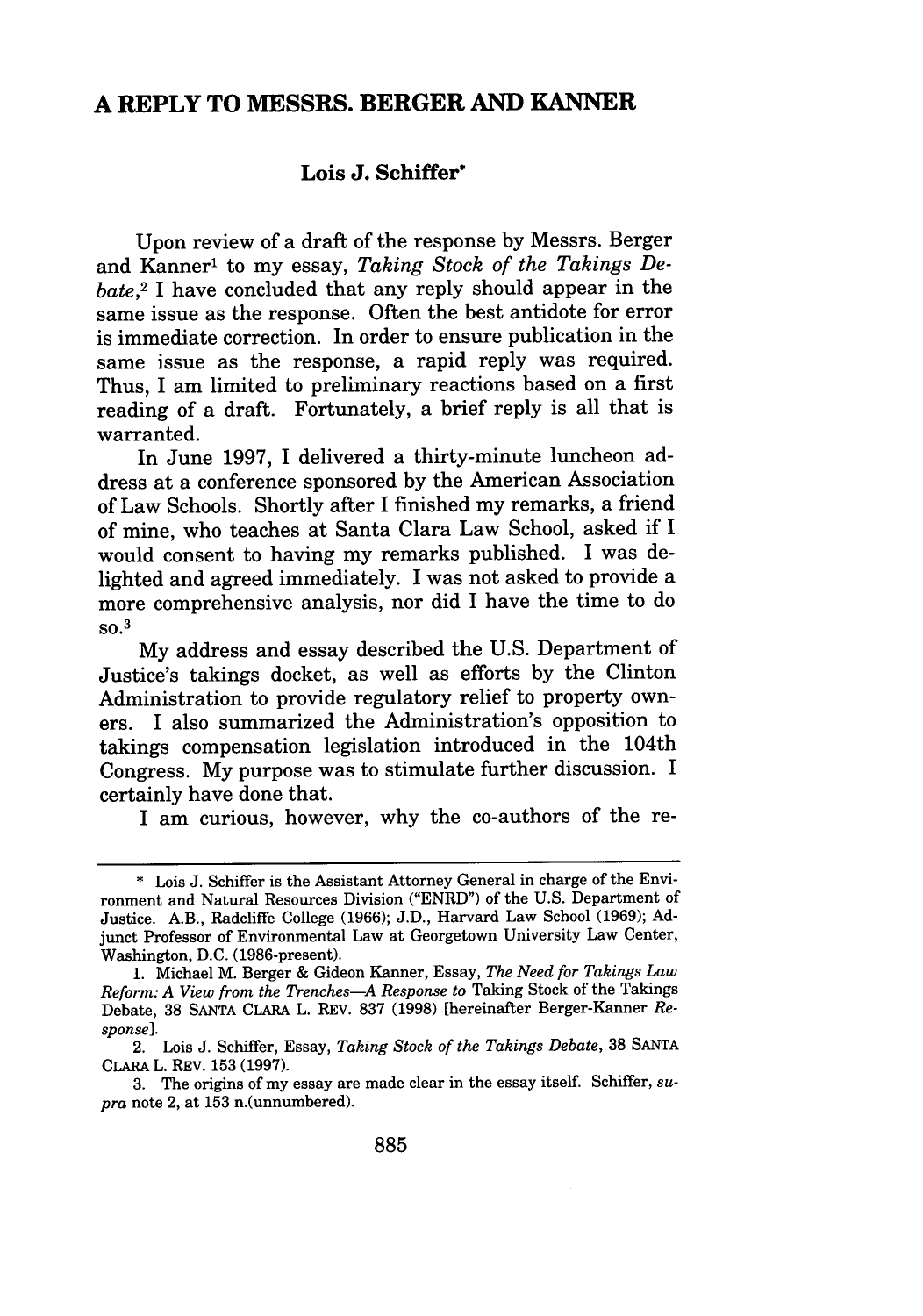sponse chose an eleven page republication of an informal luncheon address-five pages of which are devoted to takings compensation bills<sup>4</sup>-as a point of departure for a forty-eight page, 174-footnote defense of these bills. My brief address and essay necessarily sketched only a broad outline of the argument against compensation bills. The literature on argument against compensation bills. takings generally, and on takings compensation bills in particular, is voluminous. It contains much in the way of comprehensive, scholarly articles by giants in the takings debate who oppose compensation bills. Any of these articles would have provided a more comparable springboard from which to launch a detailed defense of the bills. More to the point, the Berger-Kanner *Response* would have benefited from a review of the existing academic literature in opposition. I am flattered they view my modest, informal contribution as a worthy foil. For the sake of balance, however, I invite interested readers to benefit from the full debate by reviewing the more comprehensive analyses. <sup>5</sup>

The Berger-Kanner *Response* contains many errors, but at least three points require immediate attention. First, the response mistakenly asserts that it is unfair to express concern that takings compensation bills, as a class, would undermine federal protections designed to prevent pollution or protect human health and public safety. 6 It is, perhaps, understandable that the co-authors would fall into this error, since these bills are difficult to defend in the face of the

<sup>4.</sup> Schiffer, *supra* note 2, at 159-64.

<sup>5.</sup> For articles opposing takings compensation bills, *see, e.g.,* Joseph L. Sax, *Using Property Rights to Attack Environmental Protection,* 15 **PACE** ENVTL. L. REV. 1 (1996); Carol M. Rose, *A Dozen Propositions on Private Property, Public Rights, and the New Takings Legislation,* 53 WASH. & LEE L. REV. 265 (1996); Frank I. Michelman, *A Skeptical View of "Property Rights" Legislation,* 6 FORDHAM ENVTL. L.J. 409 (1995). For articles discussing the issue of regulatory takings generally, *see, e.g.,* John F. Hart, *Colonial Land Use Law and Its Significance for Modern Takings Doctrine,* 109 HARV. L. REV. 1252 (1996); William Michael Treanor, *The Original Understanding of the Takings Clause and the Political Process,* 95 COLUM. L. REV. 782 (1995); Joseph L. Sax, *Property Rights and the Economy of Nature: Understanding* Lucas v. South Carolina Coastal Council, 45 STAN. L. REV. 1433 (1993); John D. Echeverria & Sharon Dennis, *The Takings Issue and the Due Process Clause: A Way Out of Doctrinal Confusion,* 17 VT. L. REV. 695 (1993). I cite these works not because I agree with everything in them (I do not), but because they are scholarly, professional, and balanced discussions of these important issues.

*<sup>6.</sup> See* Berger-Kanner *Response, supra* note 1, at 861-65.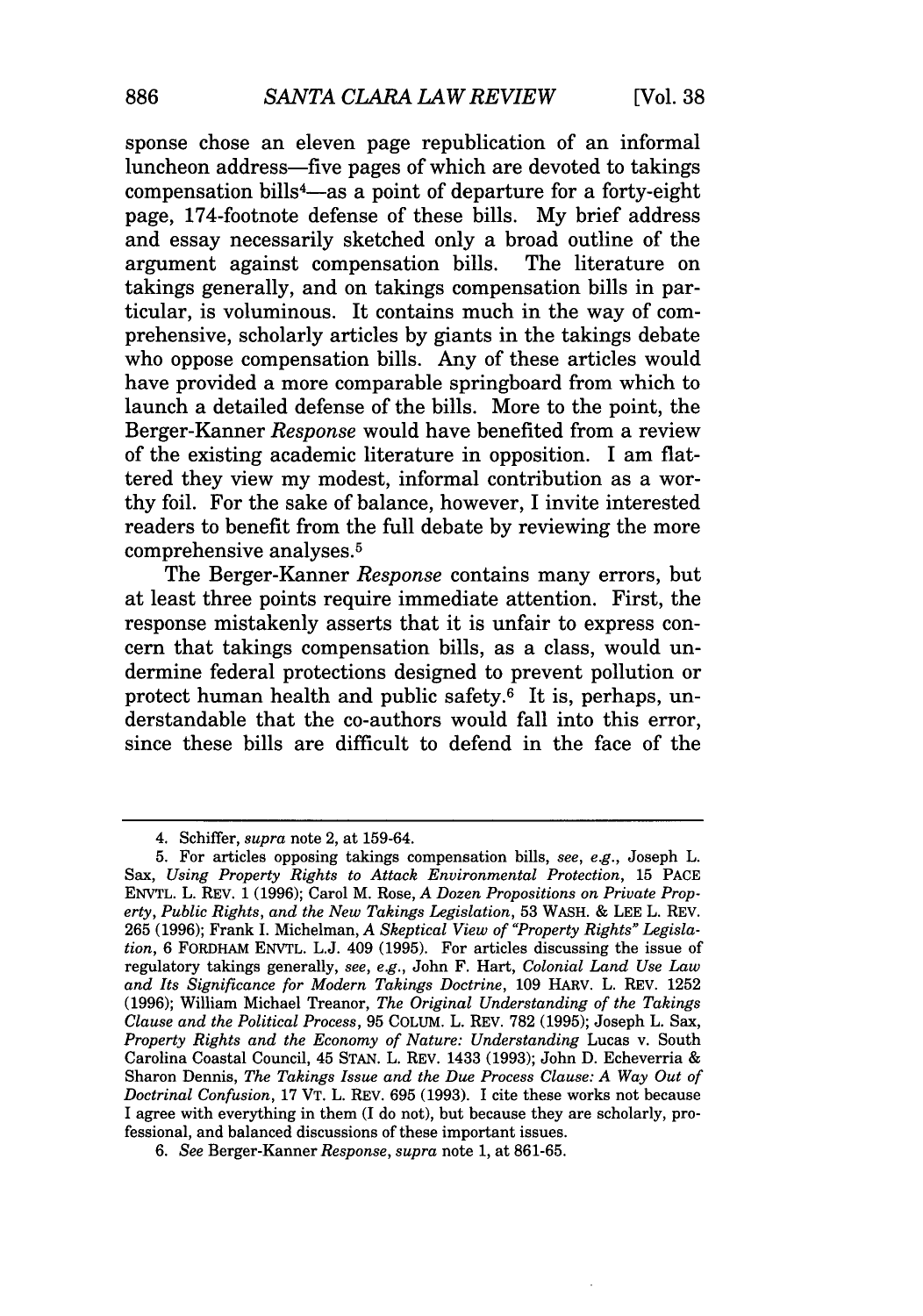overwhelming public support for environmental protections. <sup>7</sup> The bills themselves, however, make clear that their compensation mandates would apply to these protections.

For example, the leading Senate takings bill in the 104th Congress, Senate Bill 605, applies to virtually all federal agency actions, and many state agency actions, including pollution controls and safety measures.8 Although Senate Bill 605 would not require compensation for agency actions taken to abate a nuisance,<sup>9</sup> our basic federal pollution control laws do far more than abate nuisances. As noted in my original essay10 , the Congress enacted and has expanded federal environmental laws precisely because state nuisance law is inadequate to control smokestack pollution, sewer system overflows, emissions of chemicals that deplete stratospheric ozone, and many other forms of pollution. Senate Bill 605 would greatly impair efforts to implement federal pollution control laws by exposing the U.S. Environmental Protection Agency and other agencies to compensation claims by polluters when these agencies seek to impose many, if not most, pollution control requirements.<sup>11</sup> The hearing record on Senate Bill 605 contains many other examples of threats to human health and public safety that would not be covered by the bill's nuisance exception and thus would be undermined by the bill's sweeping compensation mandates.<sup>12</sup>

The Berger-Kanner *Response* notes that a single takings bill eventually was amended to exclude from its compensation mandate any federal action the "primary purpose" of

*<sup>7.</sup> See Study Shows 2 in 3 Americans Are "Environmentalists,"* DENVER POST, Oct. 19, 1997, at B6 (reporting that sixty-eight percent of Americans consider themselves environmentalists). Only four percent said they were unsympathetic to environmental concerns; citing a nationwide study by former Reagan pollster Richard Wirthlin. *Id.*

<sup>8.</sup> **S.** 605, 104th Cong. §§ 203(1), 203(2), 203(6), 204(a) (1995) (applying the bill's various compensation mandates to actions of any agency of the United States, as well as actions of any State agency administering a federal program or receiving federal funds in connection with a state regulatory program).

<sup>9.</sup> *Id.* § 204(d)(1).

<sup>10.</sup> Schiffer, *supra* note 2, at 162.

<sup>11.</sup> *See, e.g., The Right to Own Property: Hearings on* **S.** *605 Before the Senate Comm. on the Judiciary,* 104th Cong., 1st Sess. 368 (1995) [hereinafter *Hearings on* **S.** *605]* (statement of Gary S. Guzy, Deputy General Counsel, U.S. Environmental Protection Agency).

<sup>12.</sup> *See, e.g., Hearings on* **S.** *605, supra* note 11, at 191-202 ("Memo on the Nuisance Exceptions in H.R. 925 and S. 605," attached to the statement of Joseph L. Sax, Counselor to the Secretary, Department of the Interior).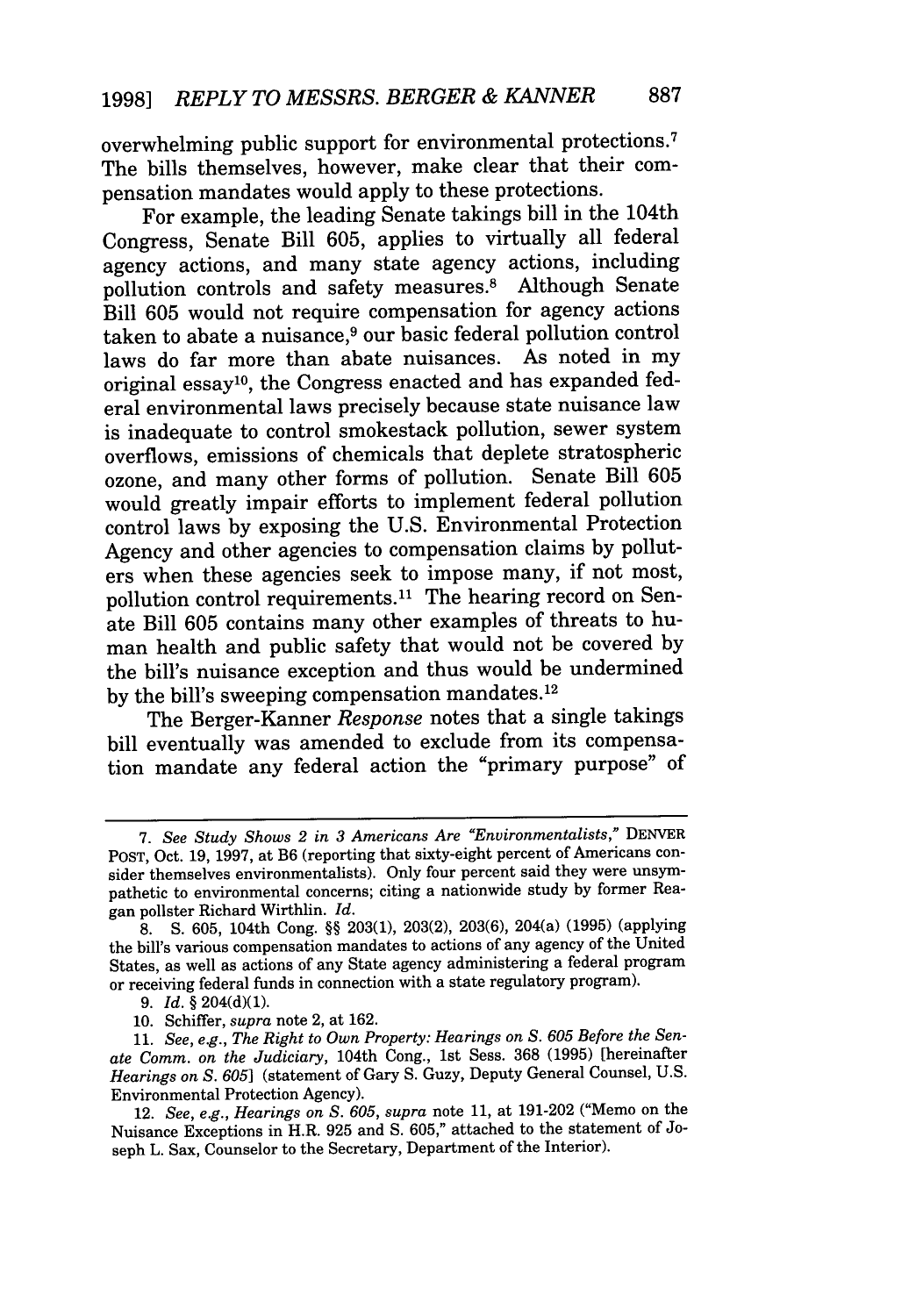which is to prevent an "identifiable hazard to public health or safety" or "identifiable ... damage to specific property."<sup>13</sup> The absence of a comparable provision in the other compensation bills in the 104th Congress, including the leading Senate bill, is sufficient to justify concern about the effect of these bills as a class on public health and safety. 14 Moreover, the "identifiable hazard" exception itself is problematic, for it would generate compensation claims whenever the specific property at risk is not identifiable. Suppose the federal government protects wetlands to reduce flood risks, but is unable to identify specific homes and businesses that would be damaged by a flood if the wetlands are filled. 15 The owner of the wetlands could claim compensation by arguing that the prospective damage to "specific property" is not "identifiable" and that the exception does not apply. 16 Because flood risks often are raised by the *cumulative* impact of wetlands destruction over time, the exclusion provides little comfort.

Second, the Berger-Kanner *Response* discusses a noncompensation takings bill introduced in the 105th Congress, House Bill 1534, the Private Property Rights Implementation Act of 1997. This bill would amend our nation's landmark

that the only advantage of wetlands is that they provide wildlife habitat. In fact, wetlands provide other critical benefits. They play a crucial role in the reduction of flood risks, acting like huge natural sponges to absorb excess water. See Lois J. Schiffer & Jeremy D. Heep, Forests, Wetlands and the Superfund: Three Examples of Environmental Protection Promoting Jobs, 22 J L. 571, 590-91 (1997). Wetlands also purify lakes and streams by filtering out pollution from runoff, saving cities millions of dollars each year in wastewater treatment costs. *Id.* at 591. One study estimates that, excluding Hawaii and Alaska, wetlands save \$30.9 billion annually by preventing flood damage, \$1.6 billion annually in water quality improvement, and \$4 million annually in protecting shoreline property from ocean storms. *Id.* at 590. Wetlan others, generating \$72 billion in revenue and providing one million jobs in 1991 alone. *Id.* at 589 (citing studies). In California, the remaining wetlands have an estimated economic value of \$10 billion annually. *Id.* (citing studies).

16. It is unclear why takings bill supporters were unwilling to support a straightforward health and safety exception without undefined qualifiers.

<sup>13.</sup> Berger-Kanner *Response, supra* note 1, at 863 n. 106. "identifiable hazard" exclusion: Omnibus Property Rights Act of 1996, S. 605, 104th Cong. (1996); Private Property Owners Bill of Rights, S. 239, 104th Cong. (1995); Private Property Rights Restoration Act, S. 145, 104th C vate Property Owners Bill of Rights of 1995, H.R. 790, 104th Cong. (1995);<br>Property Rights Litigation Relief Act of 1995, H.R. 489, 104th Cong. (1995).<br>15. The Berger-Kanner Response, supra note 1, could be read to suggest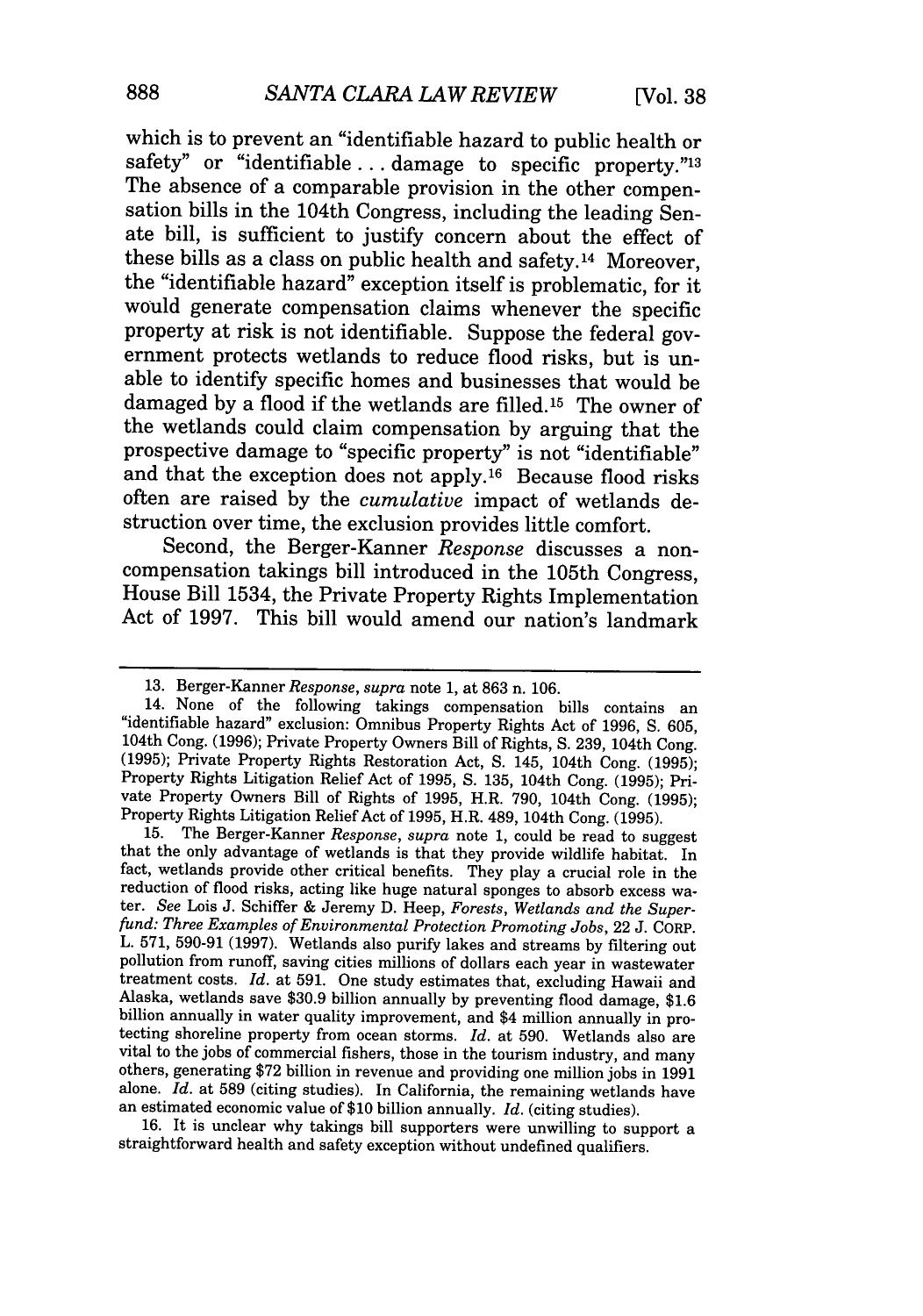civil rights laws to revise established ripeness principles in order to allow claimants to sue local officials in federal court far earlier in the land use planning process.<sup>17</sup> It also would abolish decades of carefully crafted abstention doctrine that allows federal courts to defer to state courts on issues of state law where such deference is necessary to respect the legitimate role of state courts in our federal system.18 Messrs. Berger and Kanner suggest that House Bill 1534, while not "a finely tuned precision tool,"19 is a step in the right direction. Space limitations preclude an extensive analysis of the bill's many problems.<sup>20</sup> Perhaps the best indicator of its relative merits is the overwhelming, bipartisan opposition it has generated. At the Senate Judiciary Committee markup of the bill, Chairman Orrin Hatch, a staunch proponent of takings legislation, acknowledged that House Bill 1534 raises serious concerns and needs major restructuring before he would consider bringing it to the floor.<sup>21</sup> Three other Republican Committee Members, Senators Fred Thompson, Michael DeWine, and Arlen Specter, said they would vote against the bill on the floor in its current form.22 All eight Committee Democrats voted against the bill.23 In a letter signed by Ohio Republican Governor George Voinovich, the National Governors' Association strongly opposes the bill.<sup>24</sup> More than forty state Attorneys General, including many Republicans, strongly oppose the bill.25 A sampling of the many other organizations that oppose the bill is set forth in the margin.26 The bill has generated such overwhelming, bi-

<sup>17.</sup> H.R. 1534, 105th Cong. § 2 (1997) (amending 28 U.S.C. § 1343 (1994)).

**<sup>18.</sup>** *Id.* (adding new subsection (c) that prohibits abstention in specified cases that concern the use of real property).

<sup>19.</sup> Berger-Kanner *Response, supra* note 1, at 884.

<sup>20.</sup> For arguments for and against House Bill 1534, see H.R. REP. NO. 323, 105th Cong., 1st Sess. (1997).

<sup>21.</sup> Colleen Schu, *Senators to Wrestle over Property Rights Bill Before Floor Vote,* ENV'T & ENERGY WKLY., Mar. 2, 1998, at 10.

<sup>22.</sup> *Id.*

<sup>23.</sup> *Id.*

<sup>24.</sup> Letter from National Governors' Association, National League of Cities, and U.S. Conference of Mayors to "Member of Congress" (Oct. 21, 1997) (on file with the *Santa Clara Law Review).*

<sup>25.</sup> Letter from Forty State and Territorial Attorneys General to Henry J. Hyde, Chairman, House Judiciary Committee (Sept. 24, 1997) (on file with the *Santa Clara Law Review).*

<sup>26.</sup> Groups opposing House Bill 1534 and similar bills on behalf of state and local officials include the National Governors' Association, the National League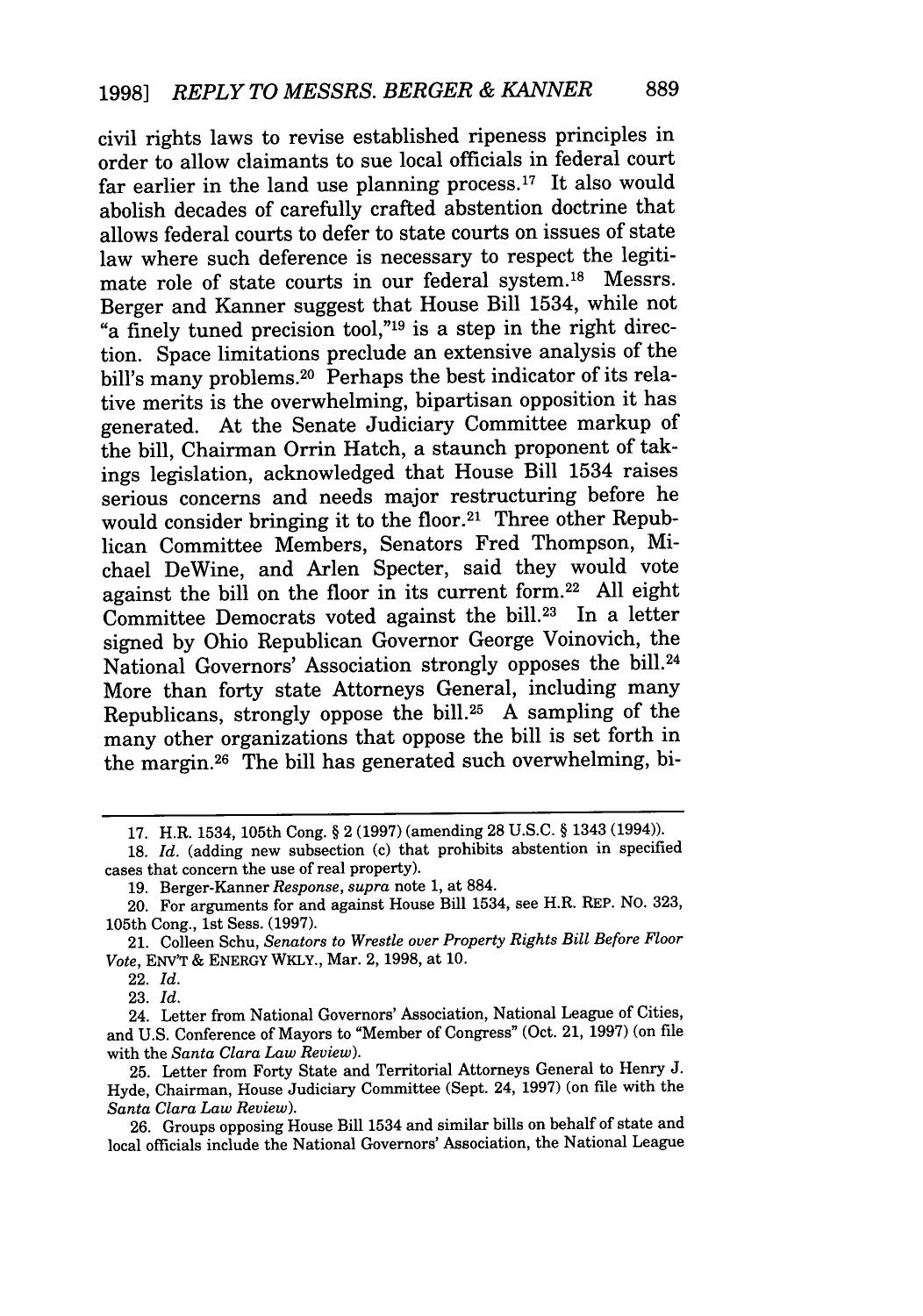partisan opposition not because it needs a tune up, but because it is fundamentally flawed.

Third, the response suggests that Department of Justice officials "bitterly resist" every legislative proposal to assist property owners. 27 In fact, the Department of Justice was instrumental in developing a compromise measure offered as a substitute amendment to one of the primary takings bills being considered by the 105th Congress, House Bill 992, the Tucker Act Shuffle Relief Act of 1997.28 This bill is intended to allow property owners to consolidate a takings challenge with other challenges to federal agency action in a single forum.29 Although House Bill 992 raises serious constitutional and policy concerns, the Department of Justice supports an appropriate compromise that would expand the jurisdiction of federal district courts to achieve the same goal. The compromise has received broad support. <sup>30</sup>

Moreover, the Administration has supported amendments to the Endangered Species Act that would codify many of the landowner protections that the Department of the Interior has implemented administratively.31 We have pro-

27. Berger-Kanner *Response, supra* note 1, at 838.

28. 144 CONG. REC. H1085-1140 (daily ed. Mar. 11, 1998). the United States, including takings claims, generally is limited to claims up to \$10,000. *See* 28 U.S.C. § 1346(a)(2) (1994). As a result, claims for more than \$10,000 generally must be brought in the U.S. Court of Federal Claims. *See* <sup>28</sup> U.S.C. § 1491 (1994). But challenges to the *validity* of federal agency action generally must be brought in federal district or appellate courts. Thus, current law may preclude a property owner from bringing all relevant challenges to a federal action in one court. *See generally* 144 CONG. REC. H1085-1140 (daily ed. Mar. 11, 1998).

30. The House vote on the compromise alternative was 206-206. *See* 144 CONG. REC. at H1138. Because the compromise was offered as an amendment to the underlying bill, it was defeated by the tie vote. It is unclear whether the Senate will take up this legislation in the remaining months of the 105th Congress.

31. Endangered Species Recovery Act, **S.** 1180, 105th Cong. (1997).

of Cities, the U.S. Conference of Mayors, the International Municipal Lawyers Association, the National Conference of State Legislatures, and the Conference of Chief Justices of the state Supreme Courts. Many other organizations also oppose House Bill 1534 and similar bills, including the Judicial Conference of the United States, the Administrative Office of the U.S. Courts, the American Planning Association, the U.S. Catholic Conference, the Coalition on the Environment and Jewish Life, the National Council of Churches of Christ, the Chesapeake Bay Foundation, many national environmental organizations, Scenic America, Great Lakes United, and the National Trust for Historic Preservation. Letters reflecting this opposition are on file with the *Santa Clara Law Review.*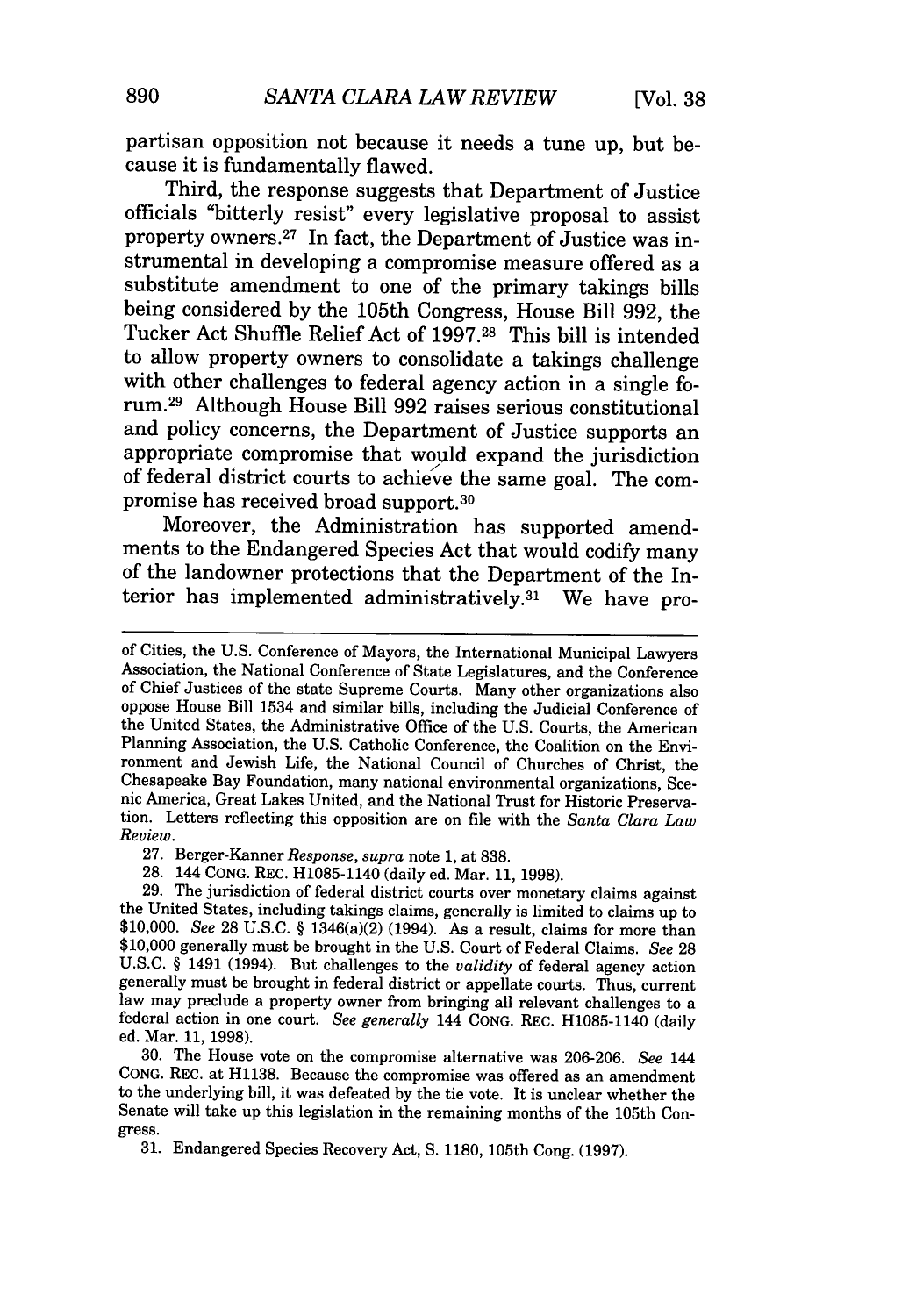vided additional administrative relief to property owners in the federal wetlands protection program, and general regulatory relief in environmental programs across the board. $32$  At the Department of Justice, we have aggressively promoted Alternative Dispute Resolution ("ADR") and other initiatives to streamline takings litigation so that property owners and the government can get these claims resolved in a timely fashion. As recently as November 1997, the Chief Judge of the U.S. Court of Federal Claims, the tribunal that hears almost all takings claims against the United States, "expressed his appreciation for the Department's efforts to promote the use of ADR.<sup>33</sup> While others have devised ill-considered proposals that have little chance of success, the Administration is providing real relief to property owners.

Finally, I would like to express some concern about the tone of the Berger-Kanner *Response.* It contains considerable vitriol, much of it directed at me personally.34 Nevertheless,

The coauthors seem to have a particular fondness for the word "functionary;" while it is a perfectly good word, a more generous response might have acknowledged the role of Department of Justice attorneys as public servants, which is how the Attorney General rightly insists we view ourselves and our mission. It is, in fact, an honor for us to serve the American people as Department of Justice attorneys.

Messrs. Berger and Kanner also suggest that members of the environmental movement "are overwhelmingly affluent upper, and upper-middle class persons who 'have got theirs **...** but expect would-be competing seekers of the good life to lower *their* expectations .... *Id.* at 846. Suffice it to say that nearly seventy percent of the American people view themselves as environmentalists. *See supra* note 7. Unless the American people (like the children in Garrison Keillor's fictional Lake Wobegon) are all above average, this statistic easily defeats the accusation of elitism. The growing Environmental Justice movement, whose members seek to protect low-income and minority communi-

<sup>32.</sup> *See* Executive Office of the President, *Reinventing Environmental Regulation: Progress Report* (1996); Executive Office of the President, *Reinventing Environmental Regulation* (1995).

<sup>33.</sup> Letter from Chief Judge Loren A. Smith to Lois J. Schiffer (Nov. 12, 1997) (on file with the *Santa Clara Law Review).*

<sup>34.</sup> The Berger-Kanner *Response* accuses me, by name, of: "bureaucratic hubris," Berger-Kanner *Response, supra* note 1, at 859 n.95; making arguments that "simply cannot be serious," *id.;* "tak[ing] liberties" with the facts, *id.* at 862; using terminology that "resonates the subtext of anti-property rights ideologues," *id.* at 863 n.103; disregarding the inscription on the Department of Justice walls regarding the need to seek justice in every case, *id.* at 870 n. 131; using the "technique of omitting what does not fit a polemical author's thesis," *id.,* at 864 n.107; being "less than ingenuous," *id.* at 865; echoing "the deplorable fare" of "unscrupulous partisan polemicists," *id.* at 866; being "disingenuous," *id.* at 871; being among the "bogus defenders of stare decisis," *id.* at 874; and so on.